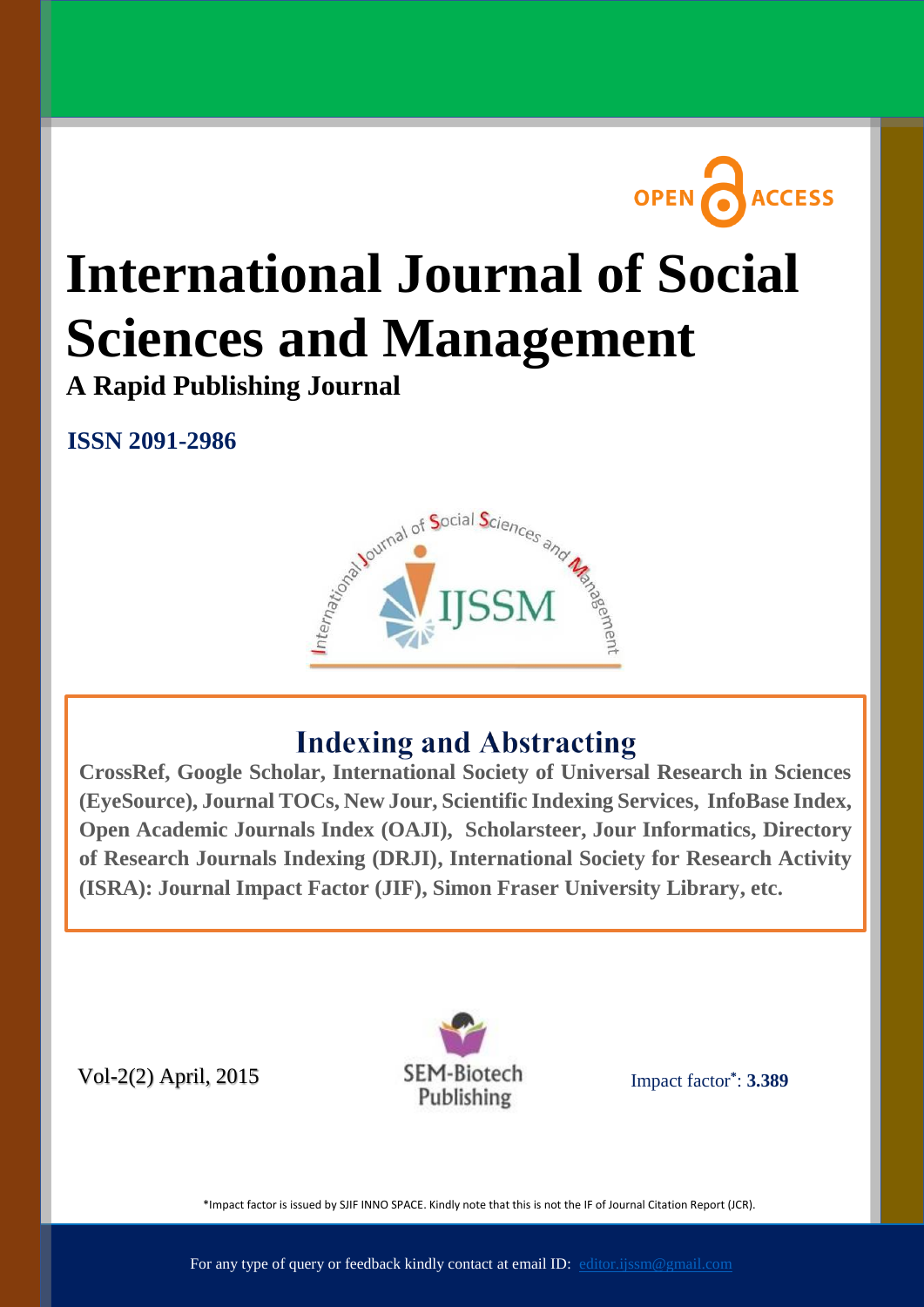

**ISSN: 2091-2986** DOI Prefix: 10.3126/ijssm

# **International Journal of Social Sciences and Management**

#### **Research Article**

## INFORMATION COMMUNICATION TECHNOLOGY AND HUMAN RESOURCE MANAGEMENT IN MODERN ORGANISATIONS: A CONCEPT FOR 21ST CENTURY ORGANISATIONS

#### **Paul Chepkuto, Stanley Kipsang\* and Mwangi Kungu**

DVC Planning and administration, Moi University, Kenya

Corresponding author's email: sangokip@yahoo.com

#### **Abstract**

Human resource information system is a database system that has been developed to provide the necessary assistance to HR in terms of decision making and reporting of information. It is basically one of the key elements that is critical in the overall management information system (MIS) of an organization. It is an IT-enabled HR service available to the HR managers for data analysis and decision making. HRIS provides the necessary support to the HR managers in making a quality decision by ensuring that there is adequate and timely relevant information that is available. The scope is so wide that it can provide information about every aspect of an employee, starting with his recruitment and ending with his retirement. As such, HRIS facilitates the use of computer technology to streamline HR operations, cut costs and eventually enhance the effectiveness of human resource management. As technology evolves, so does its impact on strategic human resource planning. Human resource information systems are electronic systems that compile information in databases to be easily accessed and analyzed. Some information systems allow automation of processes, such as payroll tax calculations, while others streamline processes by minimizing the need for manual data entry and paper records, thus increasing accuracy and efficiency

**Key Words:** Management Information System (MIS), Human Resources, Human Resource Information System (HRIS)

#### **Introduction**.

The genesis of human resource information systems can be traced from the 1960s, when human resource data were removed from payroll systems. During the 1980s, researchers and practitioners became more interested in human resource information systems, and in the 1990s several studies, articles, user experiences, opinions and descriptions were published in journals, magazines and on the internet. Still, despite the number of literature, no survey or framework exists that constructs a synthesis of the fragmented issues of human resource information systems from both of these viewpoints, that is, information systems and human resource management.

In regard to the growth and development of computerized management information systems in industrialized countries' enterprises in the 1980s, HR functions began to deploy human resource information systems in their daily work. HRIS were seen as MIS sub functions within HR areas intended to support the "planning, administration, decision making and control activities of human resource management. During the 1990s, along with the adoption of more complex HR practices focused on a company's overall

performance goal, HRIS has evolved into more sophisticated information expert systems featuring analytical tools to support decision-making in managing human capital which has become a transformation in the 21st century organizations (Ostermann *et al*., 2009).

Information technology in the past decade has revolutionarised the human resources function. Giving the necessary support for mainly administrative activities such as payroll and attendance management in the beginning, information technology currently enhances many of the recruitment function's sub processes such as long and shortterm candidate attraction, the generation, pre-screening, and processing of applications or the contracting and bringing in of new hires. Taking into account the online job advertisements on corporate web sites and internet job boards, online CV databases, different forms of electronic applications, applicant management systems, corporate skill databases, and IS supported workflows for the contracting phase are only few examples of the various ways by which information systems currently provides the necessary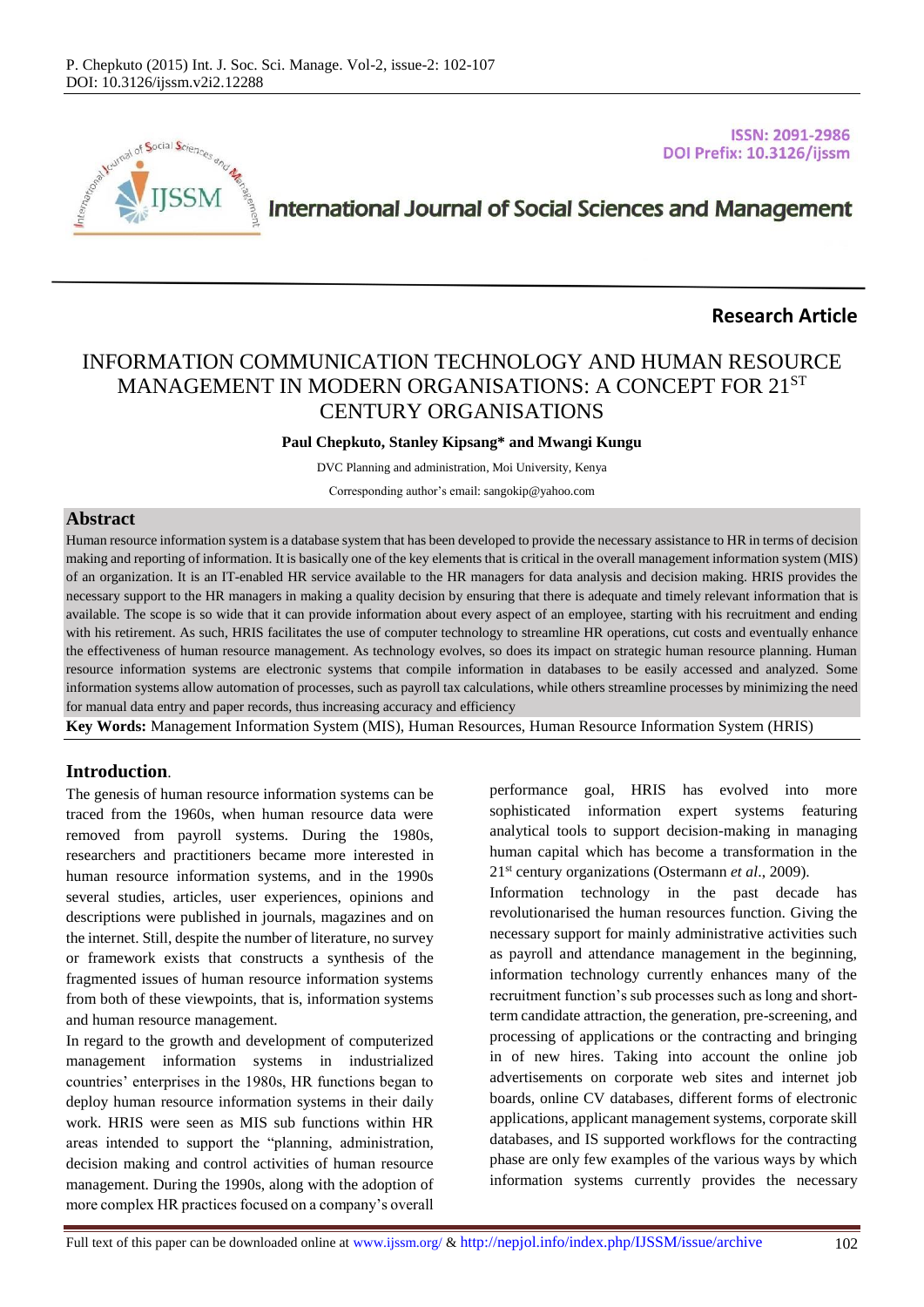foundation to the recruitment processes (Keim & Weitzel, 2009).

Focusing on the HR planning process it is easier to determine workforce gaps, the quantity and quality of the labour force and to plan future workforce requirements with the help of HR knowledge management systems (Dessler, 2005). HRIS can provide the necessary support to the long range planning with information for labour force planning and supply and demand forecast; staffing with information on equal employment, separations and applicant qualifications; and development with information on training programs, salary forecasts, pay budgets and labour/employee relations with information on contract negotiations and employee assistance programmes (Shibly, 2011).Another crucial feature is the aspect of risk and security management which can be derived by HRIS by considering private and highly sensitive individual data and multiplatform security aspects which are the most crucial factors that need to be taken into account (Karakanian, 2000).

The aspect of management information system provides the necessary information for strategic, tactical and operational decision making to all subsystems within the organization. This information is critical in providing an essential part of the feedback control mechanism in these key areas and is important for the realization of subsystem objectives. Management information system can be explained as any system that provides information for management functions

that are carried out within an organization. The selection and presentation of information is done in a manner that is suitable for managerial decision making and for the planning and monitoring of the organization's core functions.

#### **Human resource information system model**

HRIS model consists of 3 set of components as proposed by Raymond (1995) which is Input Subsystem, HRIS Database, and Output Subsystem. Below is the model showing the HRIS model (Fig 1)..

An observation can be made through the HRIS model containing three set of components which are Input subsystem, HRIS database, and Output subsystem. Considering the Input subsystem, there are three main subsystems which are data processing, human resource research, and human resource intelligence. Some input data might include software that can transform the data into the format that needed and required. The second component is the database; all the data and information can be store in computer storage. The software for instance Database management system) can support the performance of the maintenance processes. The last one is output subsystem which contains all the output related to HR consisting of the workforce planning subsystem, recruiting subsystem, workforce management system, compensation subsystem, benefit subsystem, and environmental reporting subsystem.

**Workforce** 



**Fig. 1**: HARIS model proposed by Raymond (1995) Source; Raymond (1995)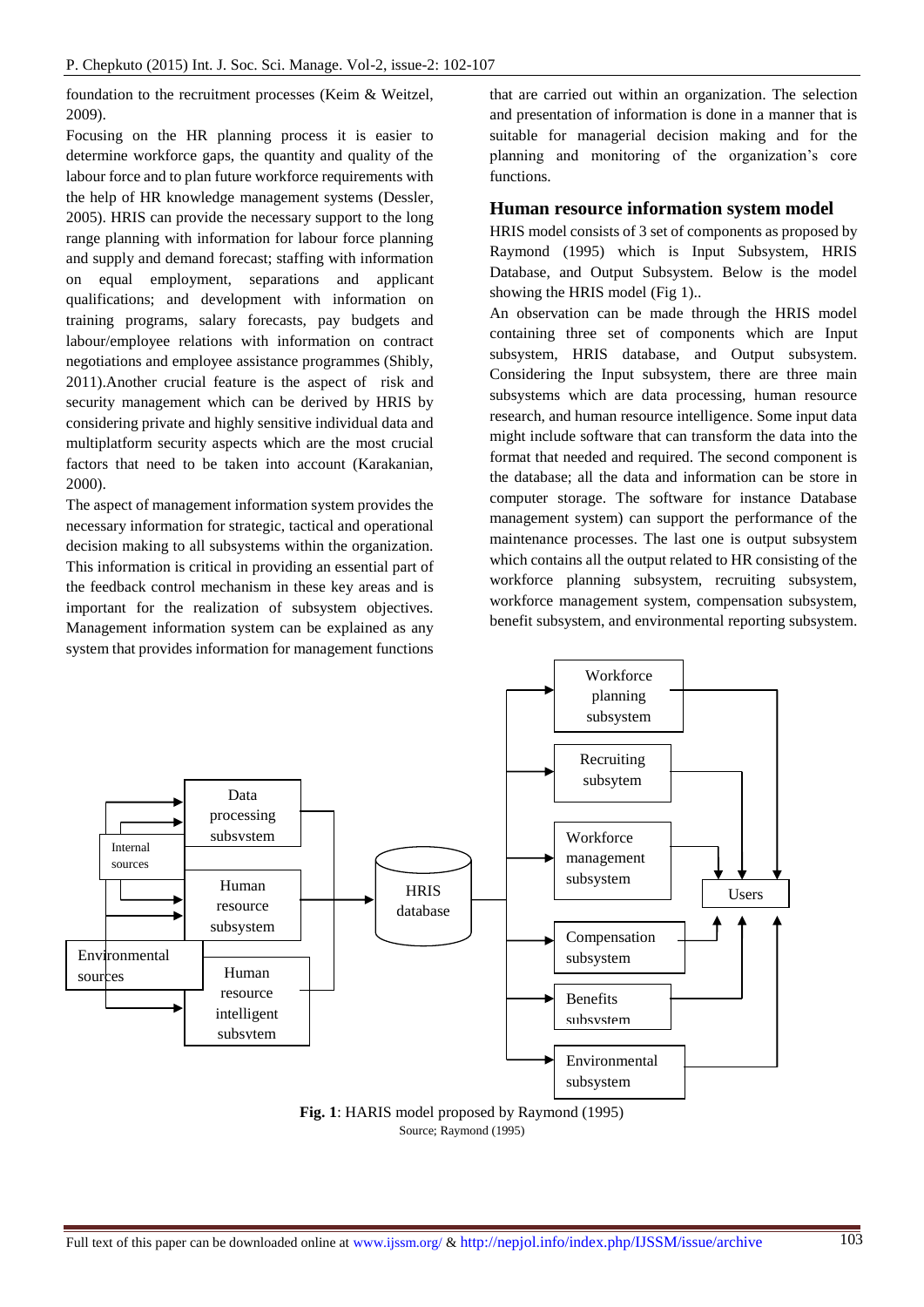#### *Concept of Human Resource Information System for 21st Century Organisations*

Human resource management information system (HRMIS) is seen as an information system that manages and provides single and centralized approach that human resource management functions needs in ensuring that human resource management process is effectively realized and sustained. This process entails the following critical aspects: recruitment and selection, time management, payroll management, performance management, reward management and employee relations management. These contains mainly a database and a database management system which can also be integrated into a more complex system that can perform a variety of Human Resource functions.

Hearthfield (2012) Defines Human Resource Information System as a software that has been integrated into overall company systems to provide organizations with a variety of solutions for the data entry, data tracking, and data information requirements of the Human Capital, payroll administration, management functions including planning; organizing; directing and controlling , and other major accounting functions within the organization. It is mainly organized into a data base where several companies can be able to market and sell these varieties of HRIS that have been developed to be able to have different capacities and provide a wide range of solutions to organizations. Taking account of this aspect, HRIS can be able to provide the necessary support in the overall management of all employee information that are critical in enhancing effectiveness and efficiency in organizational performance. It has been noted that HRIS can demonstrate performance of a number of important functions ranging from a simple storage and relay of information, to more complex and sophisticated transactions. As technology grows and develops, the variety of functions that an HRIS can perform increases tremendously. In actual fact HRIS has been geared towards the functions contained HR department itself, but in essence the usage of HRIS can give a number of advantages to the main HR functions, the line managers, and the general organization. HRIS has been seen by many as an opportunity for human resource professionals to become strategic partners with top management. It has also been seen to provide an opportunity for the HR functions to be more efficient and effective providing better information for decision making at all levels within the organization.

Several authors have conceptualized that by increasing the use of web technology to deliver HR services HR specialists will have enough time to make strategic decision and that outsourcing of people-management activities will provide an opportunity for HR specialists to concentrate on performing more strategic functions. Ulrich *et al.* (2008) argues that being one of the key strategic partners, the HR manager can act and coordinate activities that can be able to derive key advantages from IHRS, to be able to create

opportunities in disseminating and executing the key strategies within the organization. This kind of system enables the employees to handle much of their own HR administrative work. They can be able to deal with different and several routine transactions at any given point in time. Taking into consideration their previous operational role, HR professionals can also be able to act as managers who are competent through the arrangement of the right people to the right positions in the right time, in the right manner with their new strategic architectural responsibilities. There has been a critical analysis that has conceptualized HRIS has contributing to the total business output through the fulfillment and supporting the tasks of data storage and retrieval and serving as administrative supporting tools that has immensely contributed to the overall reporting and statistical analysis as well as program monitoring and evaluation (Ostermann *et al*., 2009). It is worth noting that HRIS has played a crucial role in most organizations which has resulted to the effective management of the human capital. In these regard many organizations have been seen to utilize HRIS in terms of assisting them in their day to day human resources functions. It is therefore important that HRIS should be aligned to the overall organizational functions and therefore be able meet the ever changing needs of the organization and its employees so that ultimately it can be able to meet its goals and objectives (Noor & Razali, 2011).

It is important to consider the fact that HR departments need to appreciate some of the challenges of web technology and its compatibility with the HRIS software. The importance of privacy of information should be given the top most consideration and thorough evaluation of all security measures in regard to network, servers and application should be taken into account (Karakanian, 2000). On further consideration there is likelihood that there can be undesired or unexpected forces that can have an advance effect on the performance of HRIS. These can be explained from the point of view in terms of an increase in quantity but a decline in quality of potential employees in online recruitment. It is crucial to appreciate the fact that satisfaction should be guaranteed through the use of information system. These is usually seen as a feature of IS success whereby the most important measure is its relevance, applicability and usage. The main elements in this context are characterized as the attitudes and perceptions that the user has in regard to the importance attached to the information system (Shibly, 2011).

Importance should be attached to the coordination and control of key activities and processes within a business unit, department or the organization. Emphasis should be put in ensuring that departments have their own goals and procedures which should be integrated to the overall organizational functions for the business to flourish. Organizations should be able to realize effective coordination through hiring managers with the task of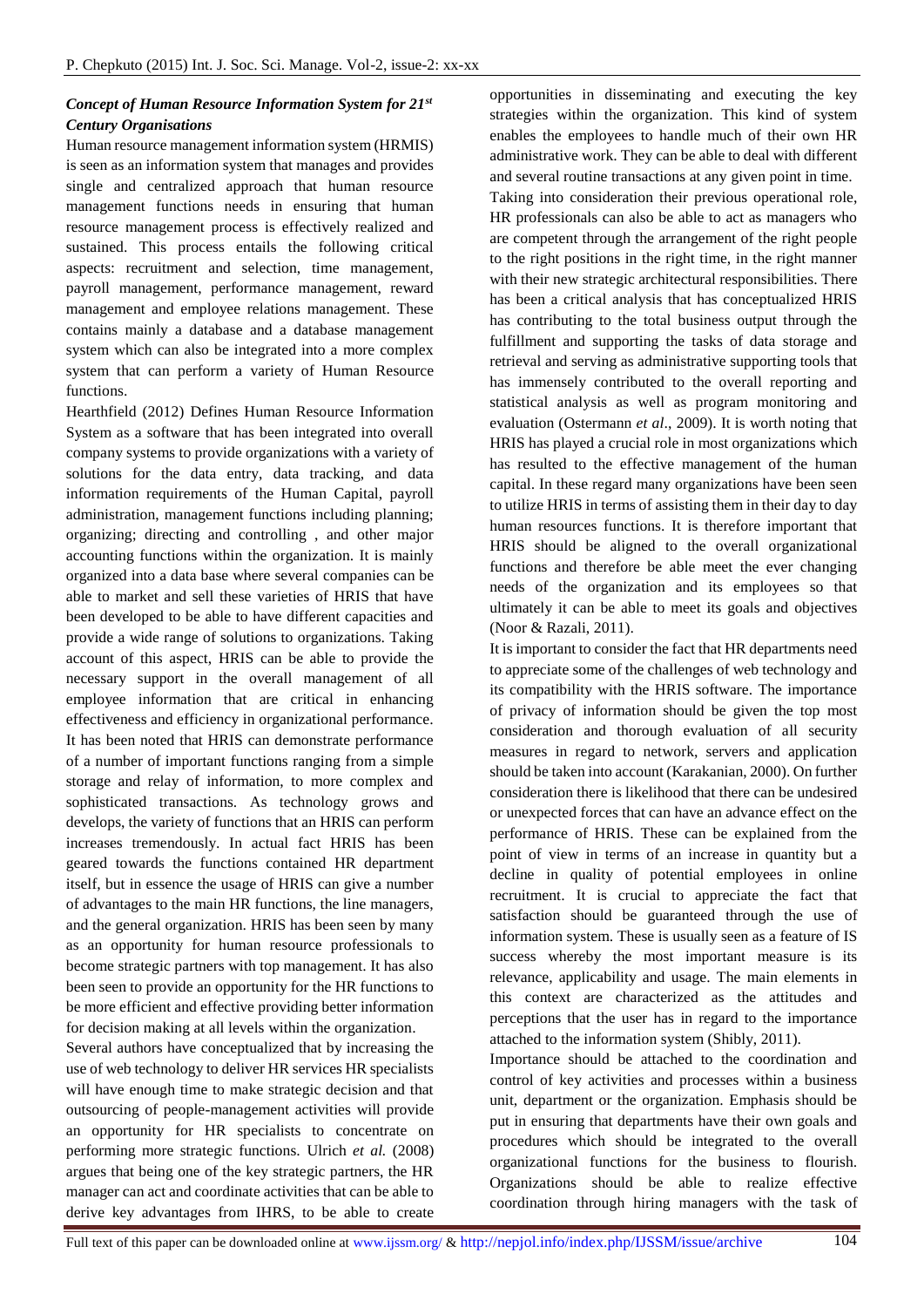ensuring that there is synergy in all organizational functions. The different levels of management differ in their responsibilities and information requirements which ultimately affect how they carry out their day to day functions especially in line with decision making and management responsibilities. In these regard Management information system (MIS) has been developed to aid managers and professionals to process and utilize information for the benefit of the entire organization (Ulrich, 1997).

## **Funtions of Human Resourse Information System**

The main functions of HRIS should be able to transform the business unit, department and the entire organization. There are several functions of HRIS but there are five that have been identified as the core functions:-

#### *Payroll Administration*

This has been identified as a common characteristic of most HRIS. There are several payroll systems existing in an effective HRIS which are automated and synchronized with external the time clock while others allow managerial approval by allowing each employee to input time in and time out into the system. It is important to pay attention on the key features of the payroll system and its ability to function effectively and efficiently so that it can be able to meet the organizational requirements in terms of payroll administration and management.

#### *Benefits Administration*

Many employees have been seen spending most of their time managing their benefits. An effective and efficient HRIS should be able to eliminate this kind of time wastage by giving an opportunity to every employee to manage his or her own benefits effectively without bothering the HR manager. Taking into account the above aspect it is important for organizations to acquire an HRIS that provides an opportunity for self service which can lead to time saving and administration efficiency in terms of compensation management.

#### *Training programmes*

Training is an investment that every organization takes into serious consideration hence adequate time is required to develop appropriate training strategies that can yield a high return on investment. These can be effectively realized through having an appropriate HRIS which can aid in improving workforce performance. This means that an HRIS that contains a training system can provide an opportunity to the HR department to monitor and manage all training programmes hence a critical and an important aspect in a good HRIS.

#### *Recruitment*

Recruitment is a delicate process hence organizations through the use of HRIS can be able to save time and channel their efforts in ensuring that the process becomes a success. New recruits are important and valuable to the organization hence a lot of efforts should be concentrated in ensuring the success of the process. Therefore there is need to invest in an HRIS that will assist the organization handle every step effectively and be able to ensure a high caliber of employees are brought into the organization. HRIS should ensure that there is an improvement in the overall HR functions in terms of recruitment and selection.

#### *HR Metrics*

It is worth noting that a good HRIS should provide the organization an opportunity to evaluate and review information about the organization and the employees. This is an important feature in terms of providing the organization an opportunity to analyze the strengths and weaknesses and establish appropriate strategies for improvement.

## **Challenges Faced by HR Managers when Implementing HRIS**

The following are some of the key problems that are being experienced by human resource managers in terms of the implementation of HRIS.

#### *Resistance to Change*

Change within organizations should be handled with care especially in technology since it can create a lot of anxiety leading to resistance amongst employees. The resistance comes in the wake that the changes to be introduced will lead to the replacement of the manpower by machines or computers which are seen to be more effective, efficient in terms of cost and performance. There is a need for the HR manger to come up with appropriate strategies to deal with the resistance in order to ensure the acceptance of the change. The perception of the employees should be changed in order for them to see technology as supportive of their work and not a deterrent.

#### *Handling Workforce Shortages*

Unemployment has brought in new challenges in terms of shortages of the required manpower hence it has become a challenge for HR managers to find employees with the right skills to handle the advancement in technology. In this regard they need to come up with strategies in terms of training to equip the employees with the necessary requisite skills. These in turn should enable them to become motivated and be able to transform themselves so that they can bring the best out of themselves in terms of handling and using the new technology.

#### *Training*

Training is critical in terms of providing the employees the expertise they require to handle the technological changes that confront the organization. This benefits the organization in the long run and employees are able to feel that they are part and parcel of the organization. The HR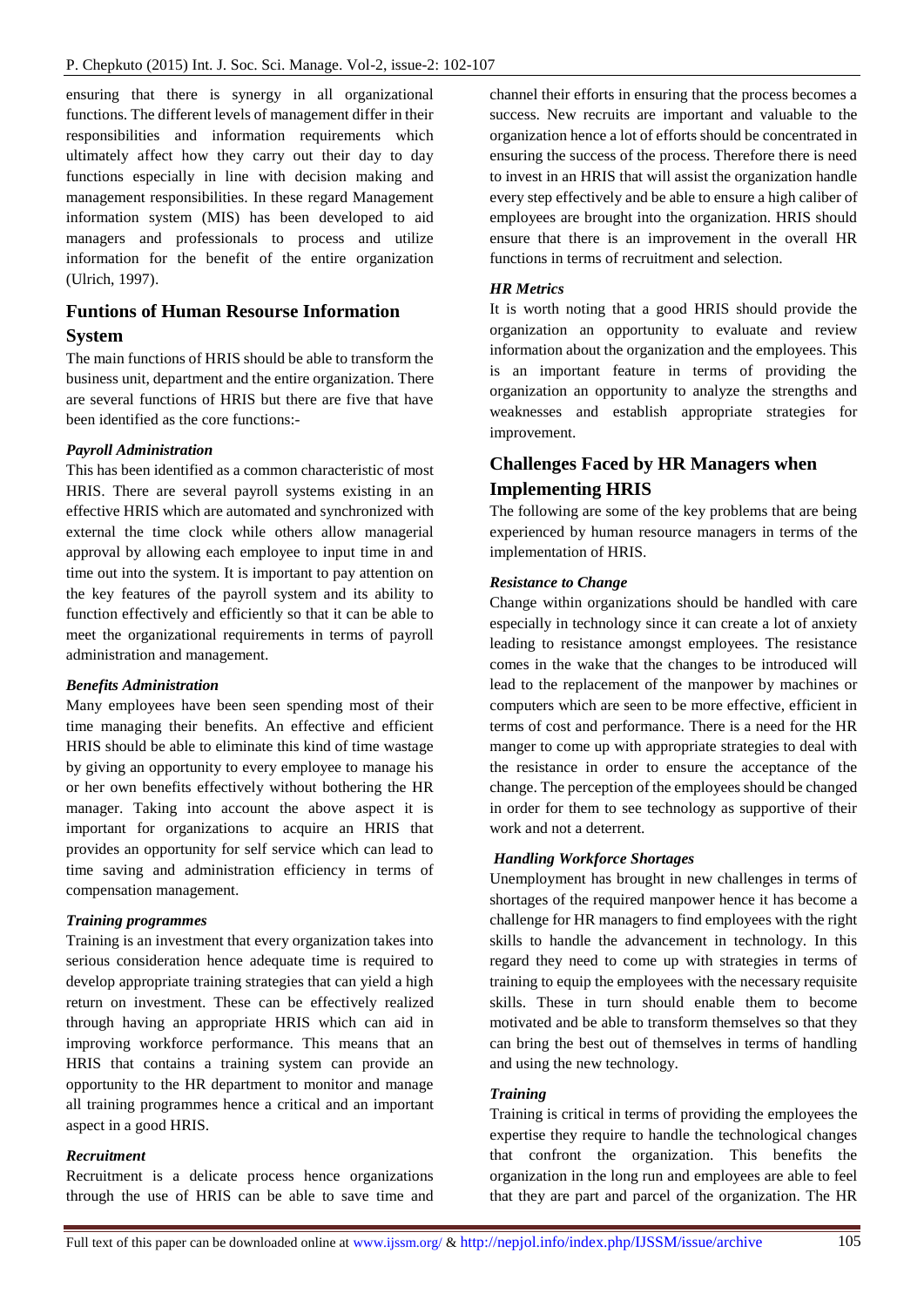manager can be able to deal with the issue by conducting a training needs analysis which should be able to pinpoint the areas that require training. This will guide the manager in terms of coming up with an appropriate training programme that can be conducted either off the job or on the job.

#### *Managing Information*

HR managers have an important role in ensuring that the information is managed well and that there is security and privacy of information. These means that with the growth of technology the aspect of privacy and security also advances and this is also linked with changes in technology. Employees need training in order to be equipped with skills and knowledge on security and privacy matters in line with business information management. These are some of the key areas that are confronting organizations currently. This means that it is important for organizations to acquire upto-date information so that it can be able to manage and handle these challenges.

#### **Contemporary Issues**

#### *Managers*

It is important to note that HRIS provides the HR manager with information on performance and reward management, recruiting, selection and retention, team/group management, project management, and employee training and development programmes. It is also critical that HRIS needs to provide the necessary details which are important in terms of helping the HR manager make the appropriate decision that will ultimately contribute to the organization meeting its short and long term goals and objectives. These in the long run should be able to help the HR manager make the appropriate decisions in terms of executing his HR functions such as training, recruitment and selection, promotions e.t.c.

#### *Analyst*

The analyst plays a very important role in terms of analyzing information provided so that he can provide appropriate alternatives and help the HR manager make the right and the best decision. In line with the above function the analyst should be able to synthesize the information and use his skills to provide elaborate reports. This means that analyst should be able to have skills in data collection, verification and utilization and this should be linked to the employee life cycle. It should also entail an understanding on the type of data, data structure and data fields that are complete and can be utilized.

#### *HRIS Expert*

The main function of HRIS expert is to ensure that employees have access to information and tools that are important in terms of doing their jobs. HRIS experts does this by knowing what is required from HR perspective then translating them into a language that can be understood by all the interested parties.

#### *Clerical Employee*

The clerical employee needs to be able to understand the process that is required so that they can be able to enter the information and generate the reports that are needed. Clerical staff within the HR department do not provide input in regard to whether an employee can be recruited into a particular position, but their key responsibility is to ensure that the new staff is properly remunerated.

#### *Employee Self-Service*

It is important that employees within the organization have an interface with the HRIS by creating a self-service web portal or by securing an employee kiosk, these can therefore lead to the removal of an HR clerk or staff member helping with the various day to day HR record modifications and transformations.

This kind of technique can be able to encourage employees to handle their personal profiles with respect to a variety of functions, such as benefit and retirement plan and programmes, monitoring or computerized training, in addition to using HRIS-based systems to complete numerous personnel forms (Niederman, 1999).

#### *Job Seekers*

Over time it has been realized that online recruiting has been attracting potential employees who are well informed, educated, Internet savvy, and their main aim is to look for high level positions (McManus & Ferguson, 2003). These are individuals who have been growing up with computers and these makes them very comfortable in terms of getting information from the Internet. A website that has to become successful in terms of recruitment needs, be user-friendly and provides ease in terms of navigation, hence in that regard be able to attract candidates to apply for positions within an organization by adequately demonstrating the benefits that will be accrued by joining the organization.

#### *Partner Organizations*

The partner organizations to HR functions require certain information to complete their tasks. Sourcing partners in Kenya include Manpower development, Ernst and young and Kicher and associates. It has been established that the above recruiting firms require information in regard to vacant positions to be filled which should contain job description, job specifications, the degree of competencies, the salary range and the contact information. The necessary information that has to be provided is limited to specific searches for jobs that are open and there is usually an update of information whenever it is required. This means that there is a need to have accurate data, training, and detailed security check ups wherever any information about the employee has to be sent out of the organization.

#### **Conclusion**

Technology has brought a lot of transformation and has really influenced how we handle and manage our affairs. The role of HRIS has become more strategic than ever